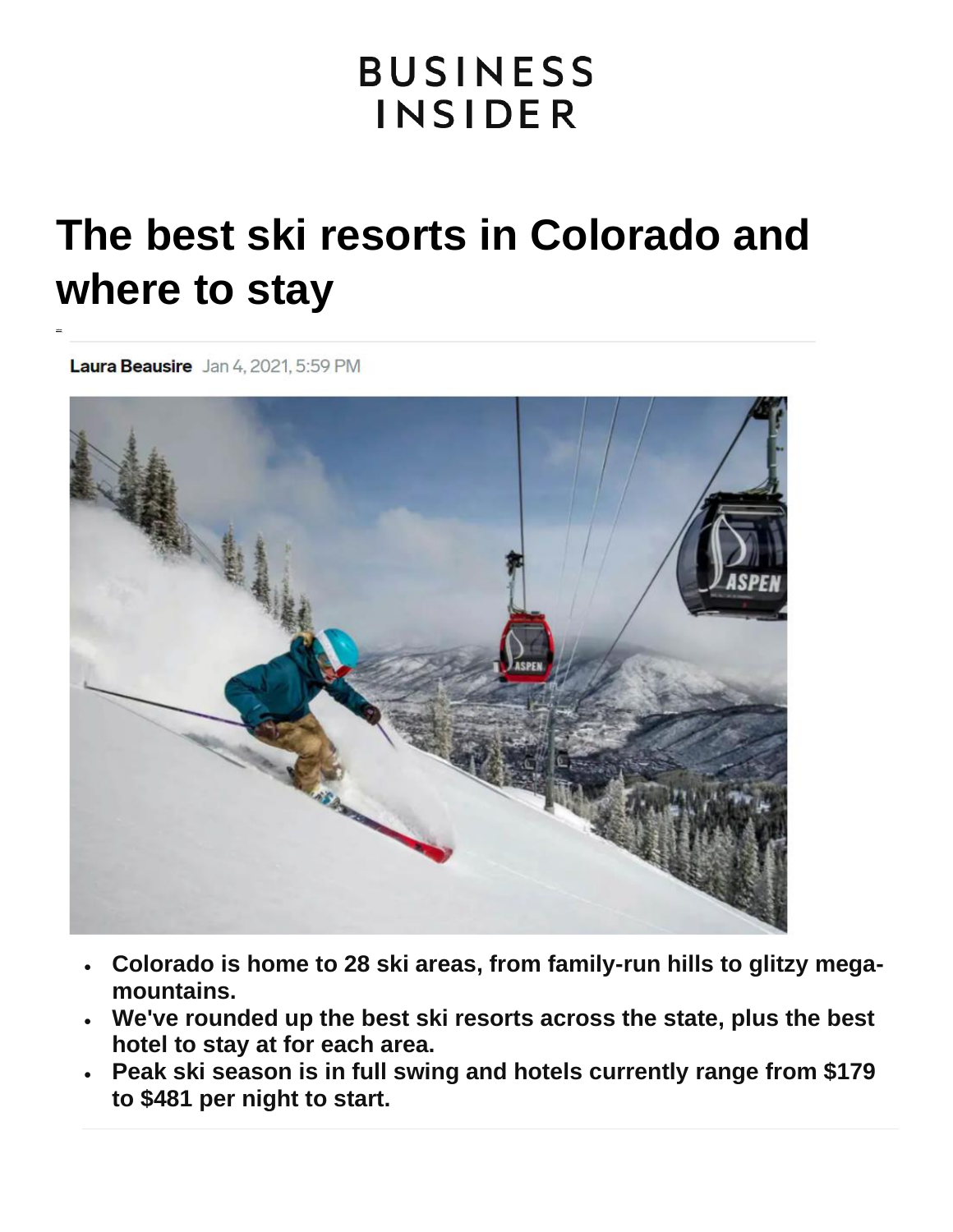You can't beat a bluebird day in the Rocky Mountains. And if you're looking for a fresh-air winter adventure, this is a great year to try one (or more) of Colorado's 28 [world-class ski resorts.](https://www.colorado.com/activities/colorado-skiing) Below, we detail our top picks for the best ski resorts in Colorado, plus the best hotel in each area, including:

- **[Crested Butte](https://www.businessinsider.com/best-ski-resorts-colorado/#crested-butte-1)**
- **[Breckenridge](https://www.businessinsider.com/best-ski-resorts-colorado/#breckenridge-3)**
- **[Steamboat Springs](https://www.businessinsider.com/best-ski-resorts-colorado/#steamboat-springs-5)**
- **[Silverton Mountain](https://www.businessinsider.com/best-ski-resorts-colorado/#silverton-mountain-7)**
- **[Aspen Snowmass](https://www.businessinsider.com/best-ski-resorts-colorado/#aspen-snowmass-9)**
- **[Telluride](https://www.businessinsider.com/best-ski-resorts-colorado/#telluride-11)**
- **[Winter Park](https://www.businessinsider.com/best-ski-resorts-colorado/#winter-park-resort-13)**
- **[Vail](https://www.businessinsider.com/best-ski-resorts-colorado/#vail-15)**

If you're wondering if [skiing during COVID is safe,](https://www.businessinsider.com/is-skiing-safe-covid) we talked to experts to find out. The good news is that with proper cautions, skiing and snowboarding can be relatively low-risk activities. However, it's important to consider the risks of [travel](https://www.businessinsider.com/is-travel-safe-coronavirus) in general, and of staying in [hotels.](https://www.businessinsider.com/are-hotels-safe-coronavirus) There is still no guarantee of safety right now, and we recommend following guidelines put forward by organizations like the CDC and WHO, such as always wearing a mask, washing hands frequently, and practicing social distancing.

Additionally, all of the Colorado ski areas have introduced new COVID-related safety precautions in coordination with the Colorado Department of Public Health and Environment, so it's a good idea to check each resort's specific policies. But to make it easy for you, we've included links to that information for the eight resorts we've listed below. Check Colorado's statewide [COVID-19](https://covid19.colorado.gov/)  [updates](https://covid19.colorado.gov/) for additional details on infection rates, testing sites, and the recently renewed mandatory [mask-wearing requirement.](https://covid19.colorado.gov/mask-guidance)

Some of the common changes for the 2020-2021 ski season include requiring face coverings, physical distancing (including on chairlifts and in gondolas), advance reservations for lift tickets (often granting priority to pass holders), cashless transactions, limiting class size for lessons, and reducing restaurant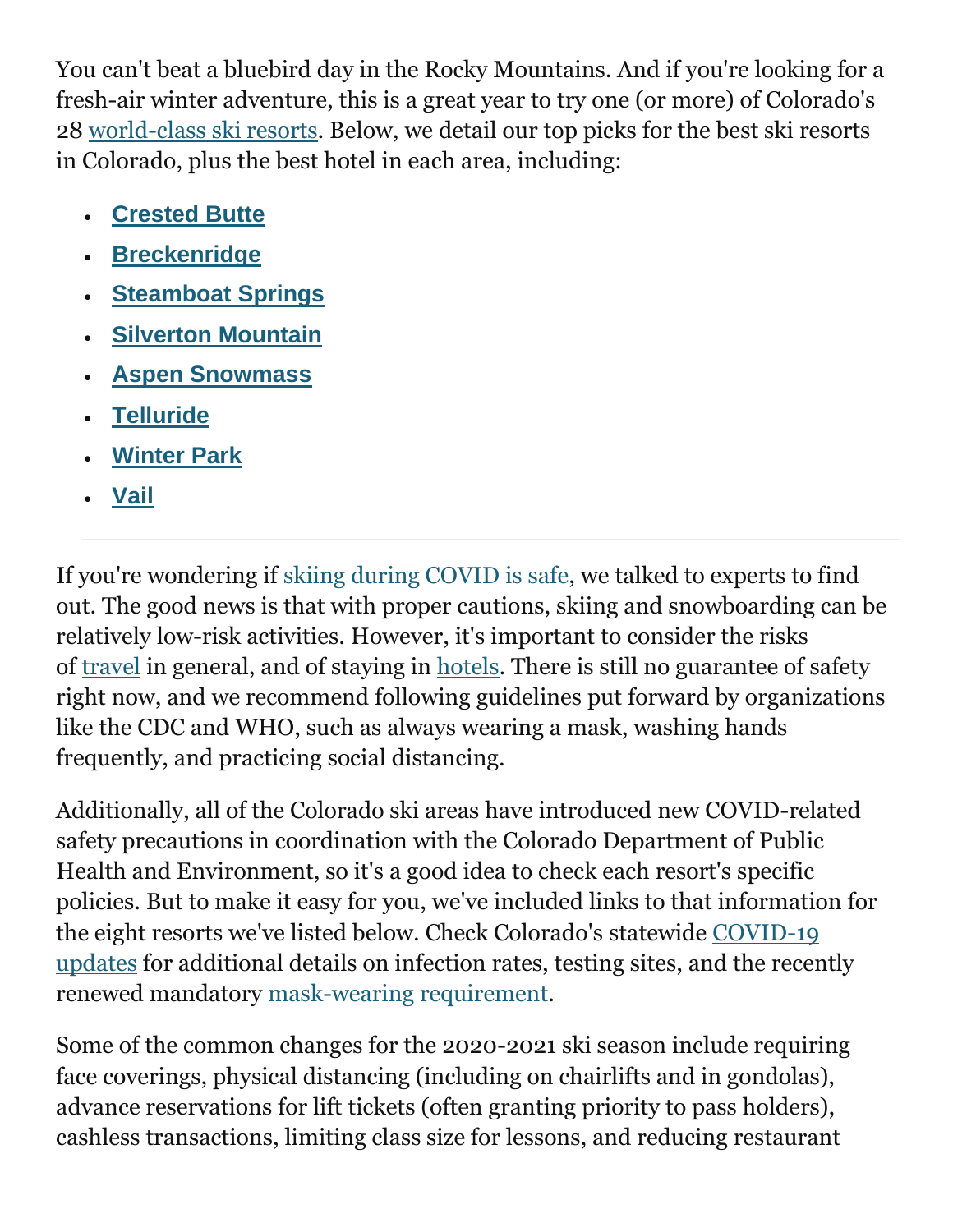seating. Many resorts are also limiting on-mountain capacity, especially for peak dates so it may pay off to plan and book early.

With all that in mind, we rounded up eight of Colorado's best ski resorts.

#### **We also chose recommendations for cozy hotels for each, based on the following criteria:**

- 1. All hotels have excellent locations for accessing the mountains. Some are ski-in/ski-out while others require a short shuttle ride or easy drive, but all are within minutes of the lifts or base villages.
- 2. Every stay has attractive features that discerning travelers are looking for from distinctive architecture and decor to excellent dining options, and availability of other winter-friendly activities (like ice skating or spa treatments).
- 3. Many of the hotels listed include additional helpful amenities and extras including ski storage, ski valets, and shuttle service.
- 4. All lodgings are highly rated on trusted traveler sites such as [Trip](https://www.anrdoezrs.net/links/6415797/type/dlg/sid/1612209219903ac7zj3irj-xid-fr1612209223348fcd/https:/www.tripadvisor.com/)  [Advisor](https://www.anrdoezrs.net/links/6415797/type/dlg/sid/1612209219903ac7zj3irj-xid-fr1612209223348fcd/https:/www.tripadvisor.com/) and [Booking.com.](https://www.awin1.com/cread.php?awinmid=6776&awinaffid=257137&ued=https%3A%2F%2Fwww.booking.com%2F&clickref=1612209219903a48xtfq4y|xid:fr1612209223348eei)
- 5. We focused on affordability since ski hotels can be notoriously expensive and found a range of stays from a hip hostel to a Western ranch to traditional base village lodges, all under \$500 per night even during peak ski season.
- 6. Hotels currently range from \$179 to \$481 per night to start.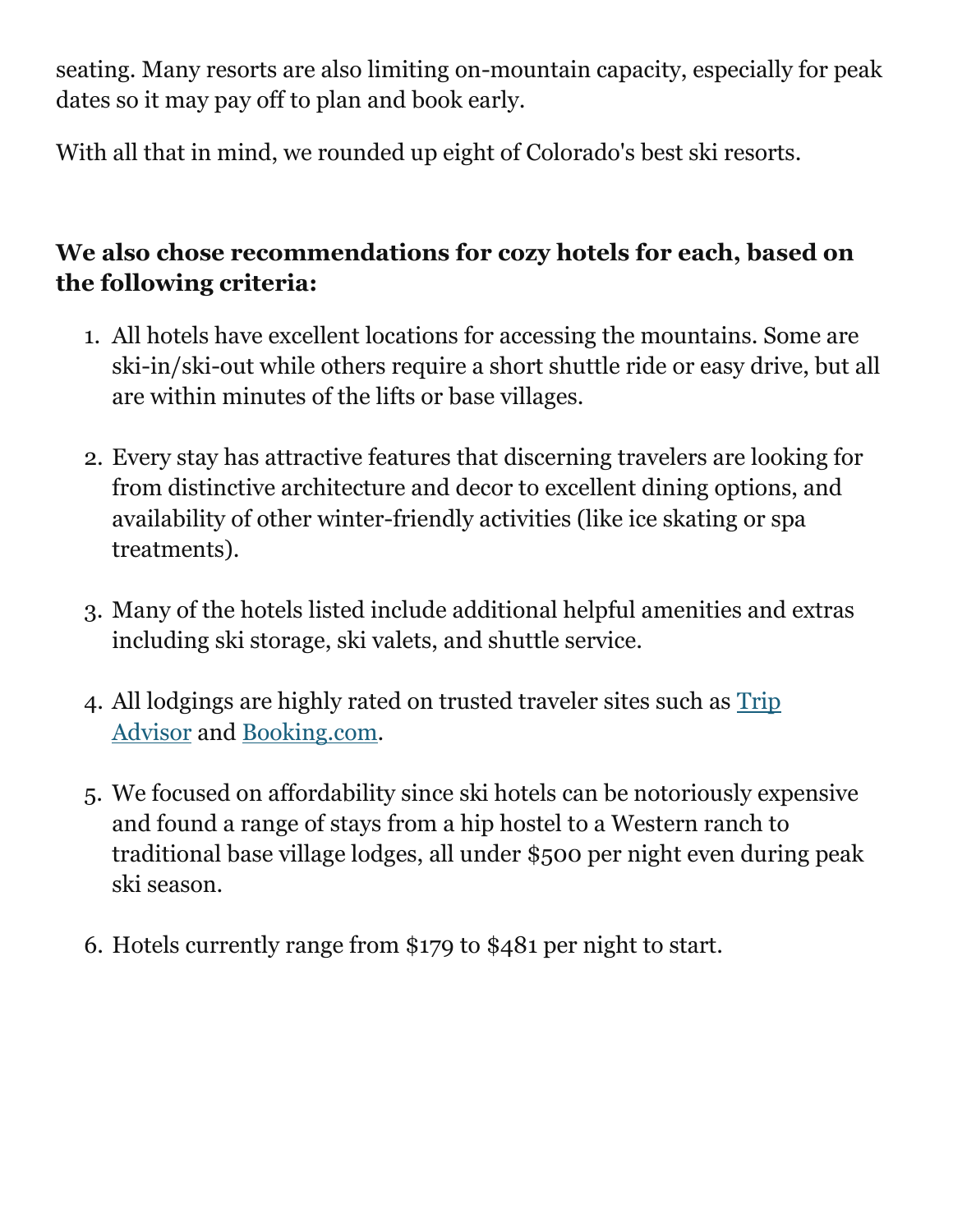## **Where to stay in Vail: The Sebastian**



Sebastian

# **Book The Sebastian – [Vail starting at \\$481 per night](https://www.awin1.com/cread.php?awinmid=6776&awinaffid=257137&ued=https%3A%2F%2Fwww.booking.com%2Fhotel%2Fus%2Fthe-sebastian-vail.en-gb.html&clickref=1612209219903a809if0c9|xid:fr1612209223349bfd)**

The heated cobblestone streets of Vail's alpine-charming base village are perfect for strolling and shopping, but while most of the design vibe here skews toward Old World European, [The Sebastian](https://www.awin1.com/cread.php?awinmid=6776&awinaffid=257137&ued=https%3A%2F%2Fwww.booking.com%2Fhotel%2Fus%2Fthe-sebastian-vail.en-gb.html&clickref=1612209219903amkwzi3bf|xid:fr1612209223349efj) – Vail hotel is distinctly contemporary. Its art-filled lobby and library, along with the guest rooms, are furnished in mountain-modern style, focusing on plush textures, clean lines, and soothing colors.

Guests can enjoy an après-ski craft cocktail at The Lounge at Leonora or dinner at Leonora Restaurant. The on-site Bloom Spa offers CBD-infused massage therapies and high-altitude adjustment treatments, and the outdoor terrace features a heated pool, four hot tubs, and a fire pit.

One great perk of The Sebastian is their Base Camp, a cozy little private club right next to Gondola One, where ski valets can help you with equipment rentals, store your gear, and even serve you cookies and hot cocoa when you need a warm-up.